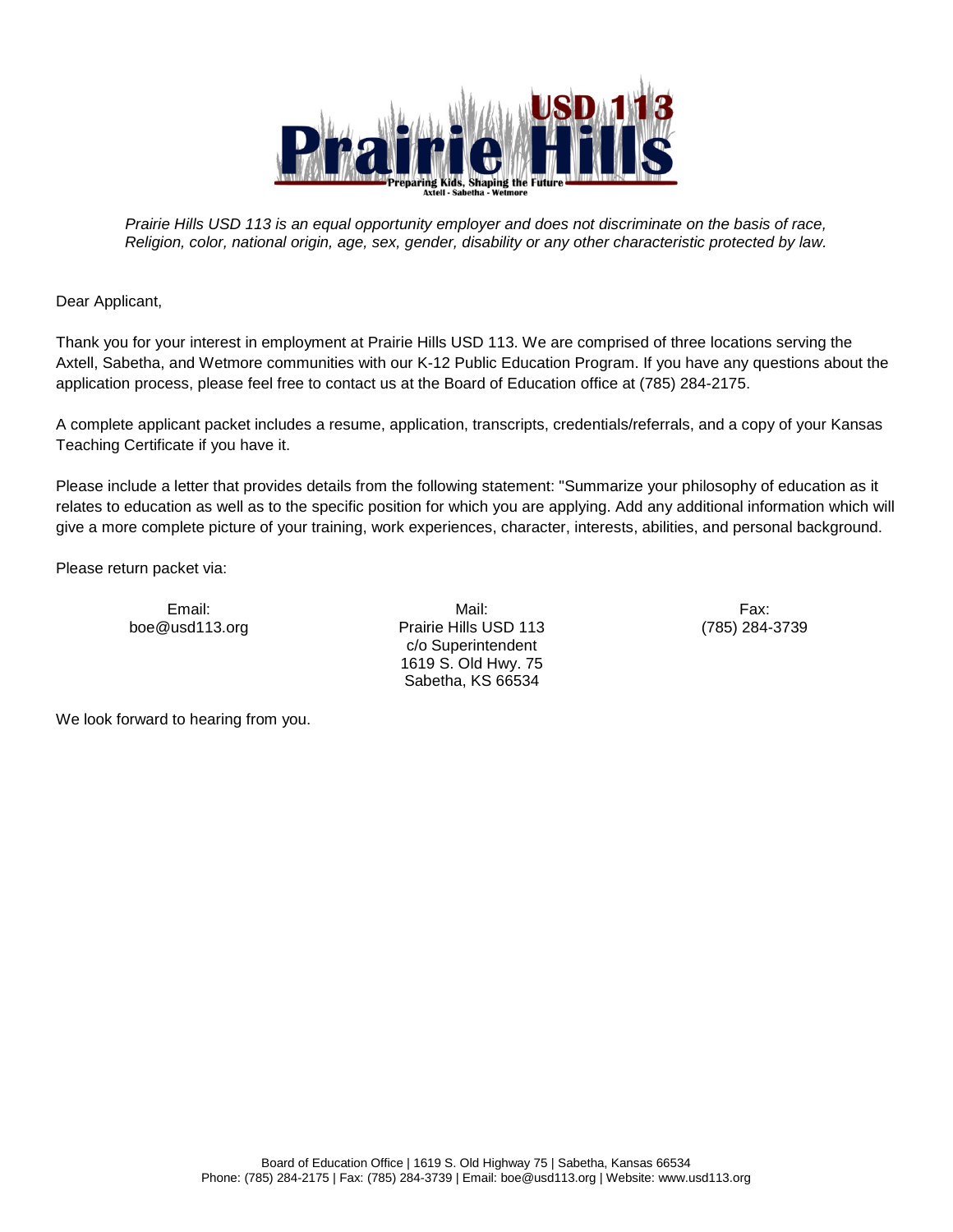

## **CERTIFIED STAFF EMPLOYMENT APPLICATION**

*Prairie Hills USD 113 is an equal opportunity employer and does not discriminate on the basis of race, Religion, color, national origin, age, sex, gender, disability or any other characteristic protected by law.*

|                                                                                                                      |                        |          |                     | Date: $\frac{1}{\sqrt{2\pi}}$ |  |  |  |
|----------------------------------------------------------------------------------------------------------------------|------------------------|----------|---------------------|-------------------------------|--|--|--|
| <b>Applicant Information</b><br>(Information will be used to complete background screening)                          |                        |          |                     |                               |  |  |  |
| <b>First Name</b>                                                                                                    | Middle Initial         |          | Last Name           |                               |  |  |  |
| Address                                                                                                              |                        | City     | State               | Zip                           |  |  |  |
| Cell Phone                                                                                                           | Home Phone             |          | Email               |                               |  |  |  |
| Driver's License #                                                                                                   | Driver's License State |          |                     |                               |  |  |  |
| <b>Applicant Questionnaire</b>                                                                                       |                        |          |                     |                               |  |  |  |
|                                                                                                                      |                        |          |                     |                               |  |  |  |
| <b>Desired Position</b>                                                                                              | Date Available         |          | Years of Experience |                               |  |  |  |
| Are you currently under contract?                                                                                    |                        |          |                     | Yes $\square$                 |  |  |  |
| Do you have a valid Kansas Teaching Certificate?                                                                     |                        |          |                     | Yes $\square$                 |  |  |  |
| *If yes, Type of Certificate ___________________, Expiration Date _______________, and Educator ID _________________ |                        |          |                     |                               |  |  |  |
| Yes $\square$<br>Are you willing to travel for an interview at your own expense? (Axtell, Sabetha, or Wetmore)       |                        |          |                     |                               |  |  |  |
| Would you accept temporary or part-time work?<br>Yes $\square$                                                       |                        |          |                     |                               |  |  |  |
| Have you ever been convicted of a felony or any crime other than a minor traffic violation?<br>Yes $\Box$            |                        |          |                     |                               |  |  |  |
|                                                                                                                      |                        |          |                     |                               |  |  |  |
| <b>Education History</b><br>(If needed, attach additional documentation.)                                            |                        |          |                     |                               |  |  |  |
| <b>Begin Date</b><br>End Date                                                                                        | School Name            | Location | School<br>Type      | Type of<br>Degree/Diploma     |  |  |  |
|                                                                                                                      |                        |          |                     |                               |  |  |  |
|                                                                                                                      |                        |          |                     |                               |  |  |  |
|                                                                                                                      |                        |          |                     |                               |  |  |  |
|                                                                                                                      |                        |          |                     |                               |  |  |  |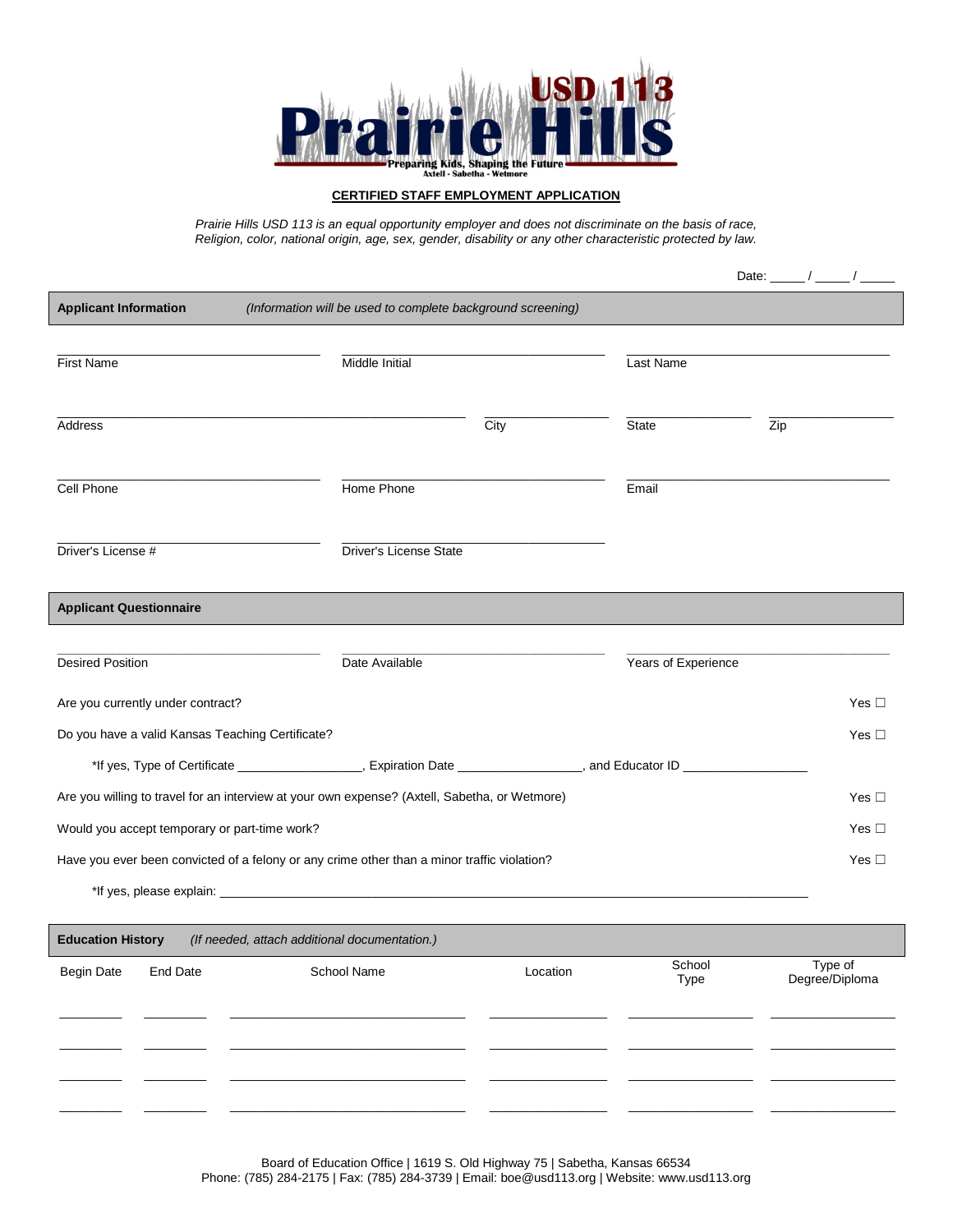| <b>Student Teaching Experience</b> |                                |                                                                                          |                                                                                     |               |                       |                   |  |  |
|------------------------------------|--------------------------------|------------------------------------------------------------------------------------------|-------------------------------------------------------------------------------------|---------------|-----------------------|-------------------|--|--|
| Grade(s) &<br>Subject(s) Taught    |                                |                                                                                          | Name<br>of School                                                                   |               | Location<br>of School |                   |  |  |
|                                    |                                |                                                                                          |                                                                                     |               |                       |                   |  |  |
| <b>Teaching Experience</b>         |                                | (List below ALL teaching experience.)                                                    |                                                                                     |               |                       |                   |  |  |
| <b>Begin Date</b>                  | <b>End Date</b>                | Name of School                                                                           | Location of School                                                                  | Grade/Subject | <b>Special Duties</b> | Full-Time         |  |  |
|                                    |                                |                                                                                          |                                                                                     |               |                       | Yes $\square$     |  |  |
|                                    |                                |                                                                                          |                                                                                     |               |                       | Yes $\square$     |  |  |
|                                    |                                |                                                                                          |                                                                                     |               |                       | Yes $\square$     |  |  |
|                                    |                                |                                                                                          |                                                                                     |               |                       | Yes $\square$     |  |  |
|                                    |                                |                                                                                          |                                                                                     |               |                       | Yes $\square$     |  |  |
|                                    |                                |                                                                                          |                                                                                     |               |                       | Yes $\square$     |  |  |
|                                    |                                |                                                                                          |                                                                                     |               |                       | Yes $\square$     |  |  |
|                                    |                                |                                                                                          |                                                                                     |               |                       | Yes $\square$     |  |  |
| <b>Other Information</b>           |                                |                                                                                          | List any extra-curricular activities which you are willing and qualified to direct: |               |                       |                   |  |  |
|                                    | Activity                       |                                                                                          | Location                                                                            |               | Years of Experience   |                   |  |  |
|                                    |                                |                                                                                          |                                                                                     |               |                       |                   |  |  |
|                                    |                                |                                                                                          |                                                                                     |               |                       |                   |  |  |
|                                    |                                |                                                                                          |                                                                                     |               |                       |                   |  |  |
|                                    |                                | List college activities engaged in, and any honors received before and after graduation: |                                                                                     |               |                       |                   |  |  |
|                                    |                                |                                                                                          |                                                                                     |               |                       |                   |  |  |
|                                    |                                |                                                                                          |                                                                                     |               |                       |                   |  |  |
|                                    |                                | List professional organizations to which you belong.                                     |                                                                                     |               |                       |                   |  |  |
|                                    |                                |                                                                                          |                                                                                     |               |                       |                   |  |  |
|                                    |                                |                                                                                          |                                                                                     |               |                       |                   |  |  |
|                                    |                                |                                                                                          |                                                                                     |               |                       |                   |  |  |
|                                    | <b>Non-Teaching Employment</b> |                                                                                          | (List below your last three employers, starting with the most recent first.)        |               |                       |                   |  |  |
| <b>Begin Date</b>                  | <b>End Date</b>                | <b>Employer Name</b>                                                                     | Location                                                                            | Position      | Reason for<br>Leaving | May we<br>Contact |  |  |
|                                    |                                |                                                                                          |                                                                                     |               |                       | Yes $\square$     |  |  |
|                                    |                                |                                                                                          |                                                                                     |               |                       | Yes $\square$     |  |  |
|                                    |                                |                                                                                          |                                                                                     |               |                       | Yes $\square$     |  |  |

Board of Education Office | 1619 S. Old Highway 75 | Sabetha, Kansas 66534<br>Phone: (785) 284-2175 | Fax: (785) 284-3739 | Email: boe@usd113.org | Website: www.usd113.org

Yes  $\square$